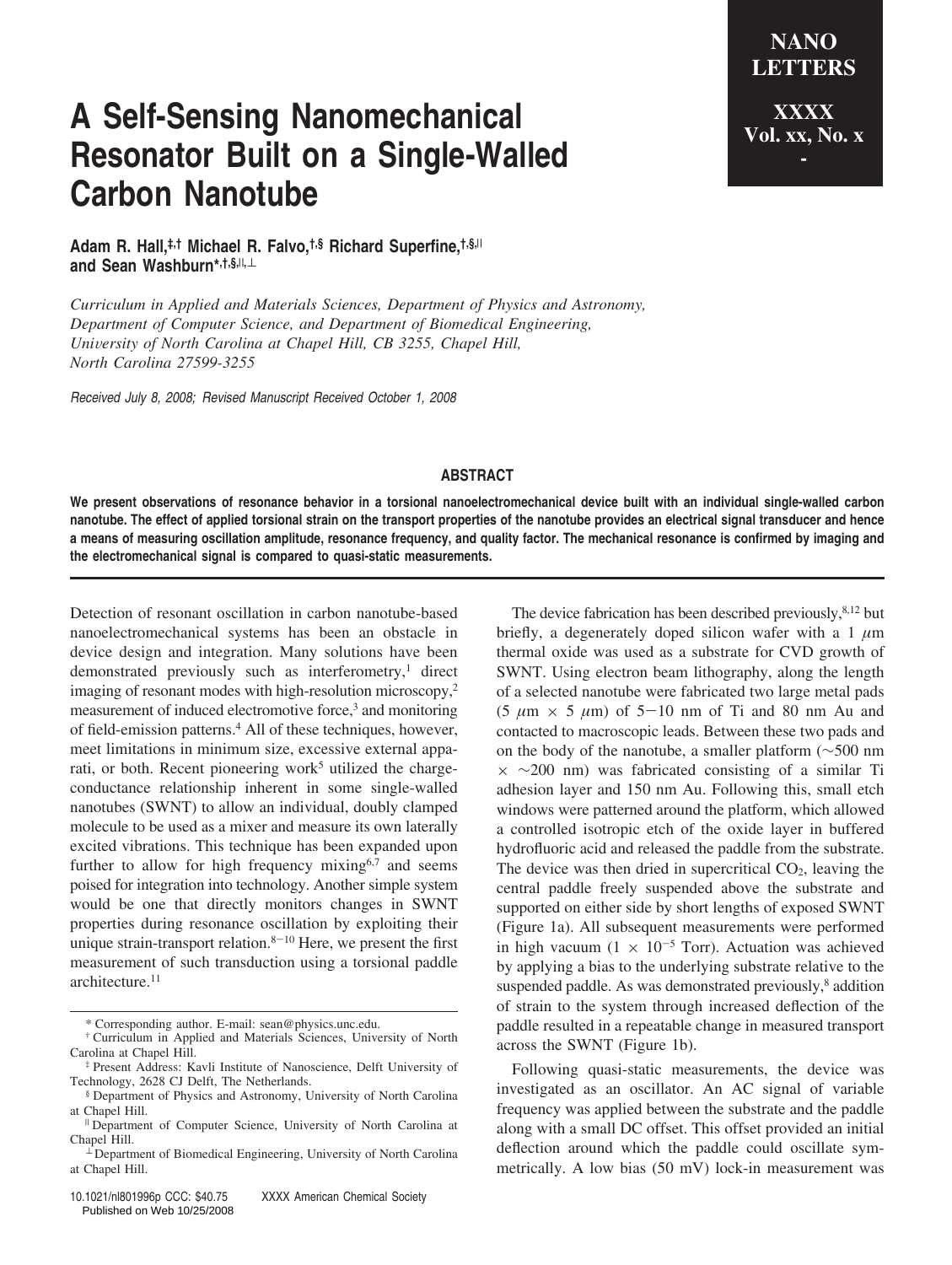

**Figure 1.** (a) Scanning electron micrograph of a SWNT torsional resonator (scale bar 500 nm). (b) Differential resistance across an individual nanotube during a quasi-static actuation measurement, demonstrating an increase in resistance with additional applied strain.  $\gamma_1$  refers to the strain in the shorter section of exposed nanotube and  $\gamma_2$  refers to that of the longer section and are measured as described in ref 12. The dashed line is a linear fit to the data and the shaded region represents experimental error.

performed between the source and drain (the support contacts). We monitored the resistance over a range of actuation frequencies, and clear peaks were observed (Figure 2a). These arise from the high average strain associated with the large amplitude of resonant motion. We note that a second, smaller peak was measured at roughly twice the frequency of the first peak, indicating a harmonic of resonant motion. We also repeated this measurement for several AC signal amplitudes. The resultant curves demonstrate a clear dependence of peak height on oscillation amplitude (Figure 2a inset). In Figure 2b, we plot the maximum differential resistance (peak height) from these curves against the square of the drive amplitude. Because the actuation is electrostatic, the latter factor is proportional to the electrostatic force and is thus a measure of the device amplitude. Interestingly, this dependence appears to be exponential. The behavior may be related to the exponential dependence of resistance on applied strain that has been observed in SWNT stretching experiments<sup>9</sup> and is expected to hold true for torsion as well. The higher strains present when the device is resonating at large amplitude would make the effect more pronounced than in the quasi-static measurements, where a linear approximation sufficed.8 For this device, the measured quality factor ranged from 450 to 1150, with higher values observed at larger actuation voltages.

The location of the main peak in the frequency spectrum supports the supposition that it is a measure of resonant behavior. A relation for the expected resonant frequency of the torsional mode,  $\omega_0$ , has been shown to be<sup>13</sup>

$$
\omega_{\text{o}} = \frac{1}{2\pi} \sqrt{\frac{\kappa}{I}} \tag{1}
$$

where  $\kappa$  is the torsional spring constant of the SWNT and *I* is the moment of inertia of the oscillating block. We obtain a value for the former by combining direct atomic force microscopy measurements of the SWNT diameters taken previously<sup>8,12</sup> with theoretical values for their material properties.14 The moment of inertia, *I*, in turn, can be expressed in terms of geometric quantities

$$
I = \frac{\rho lwt}{12} (4t^2 + l^2)
$$
 (2)

where  $\rho$  is the bulk density of the paddle material and *l*, *w*, and *t* are the length (perpendicular to the tube), width (parallel with the tube), and thickness of the paddle, respectively. We ignore the negligible inertia of the nanotube itself. All of these values were controllable fabrication parameters and were verified through direct imaging of the device. For the particular SWNT torsional oscillator measured in Figure 2, the relation yields a value of  $\omega_0 = 358 \pm 125$  kHz, which agrees with the experiment. The large error stems from the



**Figure 2.** (a) Measured differential resistance across a device during actuation at varying frequencies. Actuation conditions are at an amplitude of 600 mV with a DC offset of 2 V. Two peaks are visible, representing the fundamental peak and the first harmonic (red arrow). Inset: Resonance peak under actuation amplitudes of 100 (green), 300 (blue), 500 (red), and 600 mV (black). Axis labels match those of the larger frame. (b) Maximum differential resistance (peak height) of the curves in the inset vs the square of the drive amplitude (device amplitude), showing exponential dependence.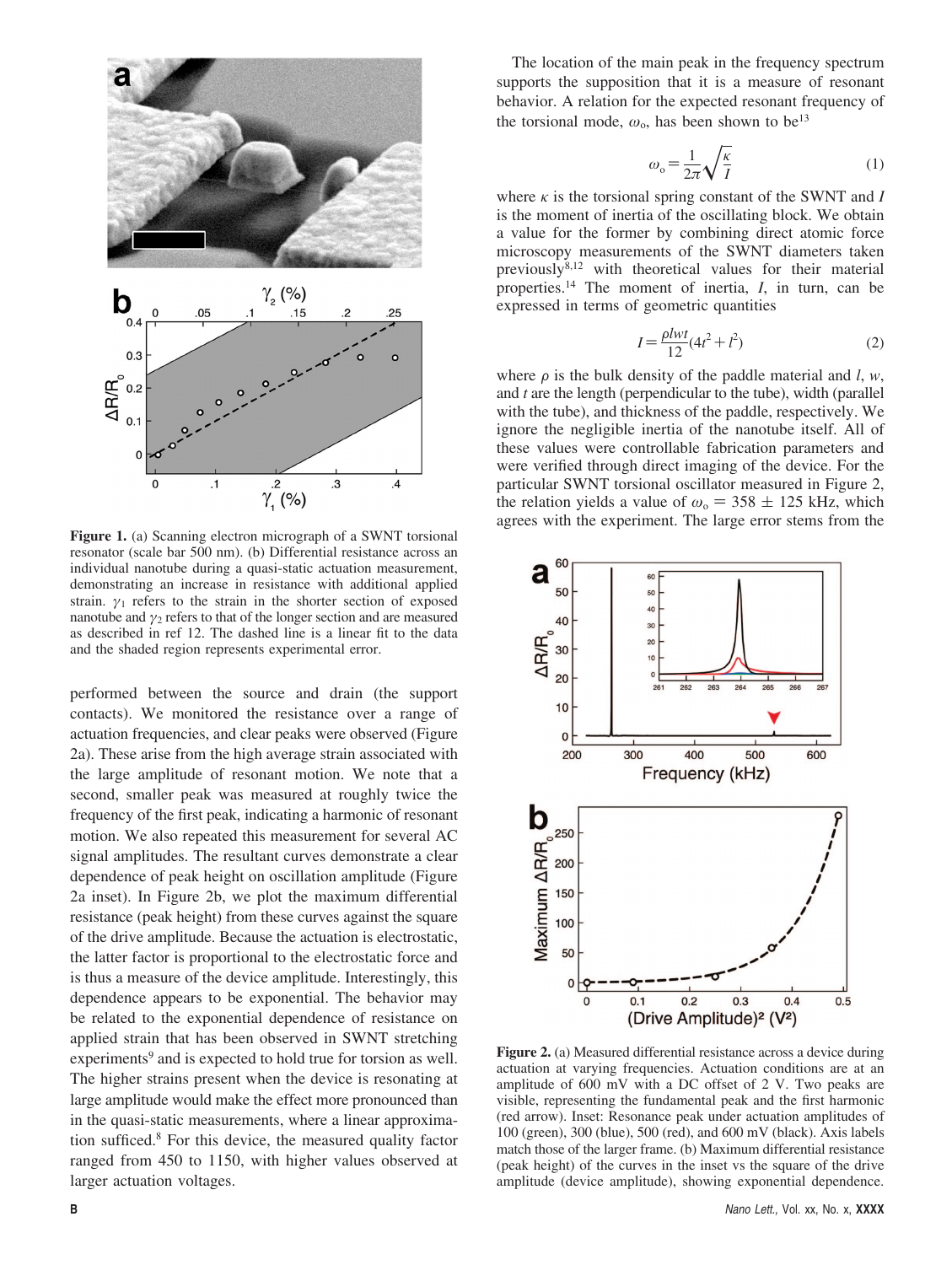

**Figure 3.** (a) Series of scanning electron micrographs of a device during AC actuation (frequency indicated), showing apparent blurring when resonance is met. The red arrows indicate the apparent length of the device at each frequency. (b) Plot of resonance peak measured by transport (black) and the apparent length of resonator measured directly from imaging (red).

value for the SWNT radius; a value for which there is uncertainty of 20%.

Mere observation of a peak in the electrical signal at a believable frequency does not necessarily validate the claim of resonance. Therefore, after completing all electrical transduction measurements, we verified that the observed affect was due to resonant behavior through direct imaging.2,15 We again applied an actuation signal to the device and varied its frequency, but did so under direct observation with a scanning electron microscope. Under these conditions, we observed that within a highly confined frequency range, the apparent length of the paddle (perpendicular to the SWNT) increased and then decreased again at higher frequency (Figure 3a). As this quantity is an average measure of the amplitude of motion projected onto the relatively low frame rate, the effect is indicative of resonant oscillation. We plot the apparent length on the same axis as the source-drain electrical measurement in Figure 3b and the two events are shown to be nearly coincident in frequency. We attribute the slight deviation to the effect of the imaging beam on the device.

Our previous work $8$  showed experimentally that the same applied torsional strain can have drastically different effects on the transport properties of different SWNT, either increasing (opening or widening the band gap) or decreasing (narrowing the band gap) their measured resistance, depending on the initial chirality of the particular tube. Therefore, we also investigated the oscillator behavior of a second device that demonstrated a decrease in resistance under quasistatic measurements (Figure 4a). We found that in such a device, the overall peak behavior was similar, but that the direction of the peak was inverted; there is a sharp dip in resistance in the frequency spectrum (Figure 4b). This supports the assertion that the strain-transport relation is in fact the basis of this device measurement technique. The



**Figure 4.** (a) Quasi-static measurement on a second device, demonstrating a decrease in resistance with added strain. The elements are the same as those described in Figure 1b. (b) Differential resistance vs applied actuation frequency on the same device, yielding a peak that agrees in direction with the quasi-static measurement.

particular frequency at which the peak occurs is still in agreement with expectations, considering a paddle of slightly different size from the first presented device.

In summary, we have fabricated resonant torsional oscillators using SWNT and operated them as strain transducers through the strain-transport relationship. The resonance is manifested as a peak in the source-drain resistance across the nanotube, the height of which is dependent on the amplitude of the actuation signal. We directly observed the device under operation at various frequencies and confirmed that the peak in the transport signal is indeed associated with a mechanical resonance. Finally, we showed that the direction of this peak is dependent on the reaction of the particular SWNT to the applied strain, supporting the hypothesis that transduction is the mechanism associated with the measurement. These data represent the first observation of SWNT device oscillation and measurement using this property and constitute a simpler detection mechanism than has been previously demonstrated. In addition to aiding integration of CNT oscillators into NEMS applications, the technique could be useful in nanoelectromechanical timing devices and sensors.

**Acknowledgment.** The authors acknowledge financial support for this work from the NASA Graduate Student Research Program and thank J. Liu for materials.

## **References**

- (1) Papadakis, S. J.; Hall, A. R.; Williams, P. A.; Vicci, L.; Falvo, M. R.; Superfine, R.; Washburn, S. *Phys. Re*V*. Lett.* **<sup>2004</sup>**, *<sup>93</sup>* (14), 146101.
- (2) Poncharal, P.; Wang, Z. L.; Ugarte, D.; de Heer, W. A. *Science* **1999**, *283* (5407), 1513–1516.
- (3) Cleland, A. N.; Roukes, M. L. *Appl. Phys. Lett.* **1996**, *69* (18), 2653– 2655.
- (4) Purcell, S. T.; Vincent, P.; Journet, C.; Binh, V. T. *Phys. Rev. Lett.* **2002**, *89* (27),